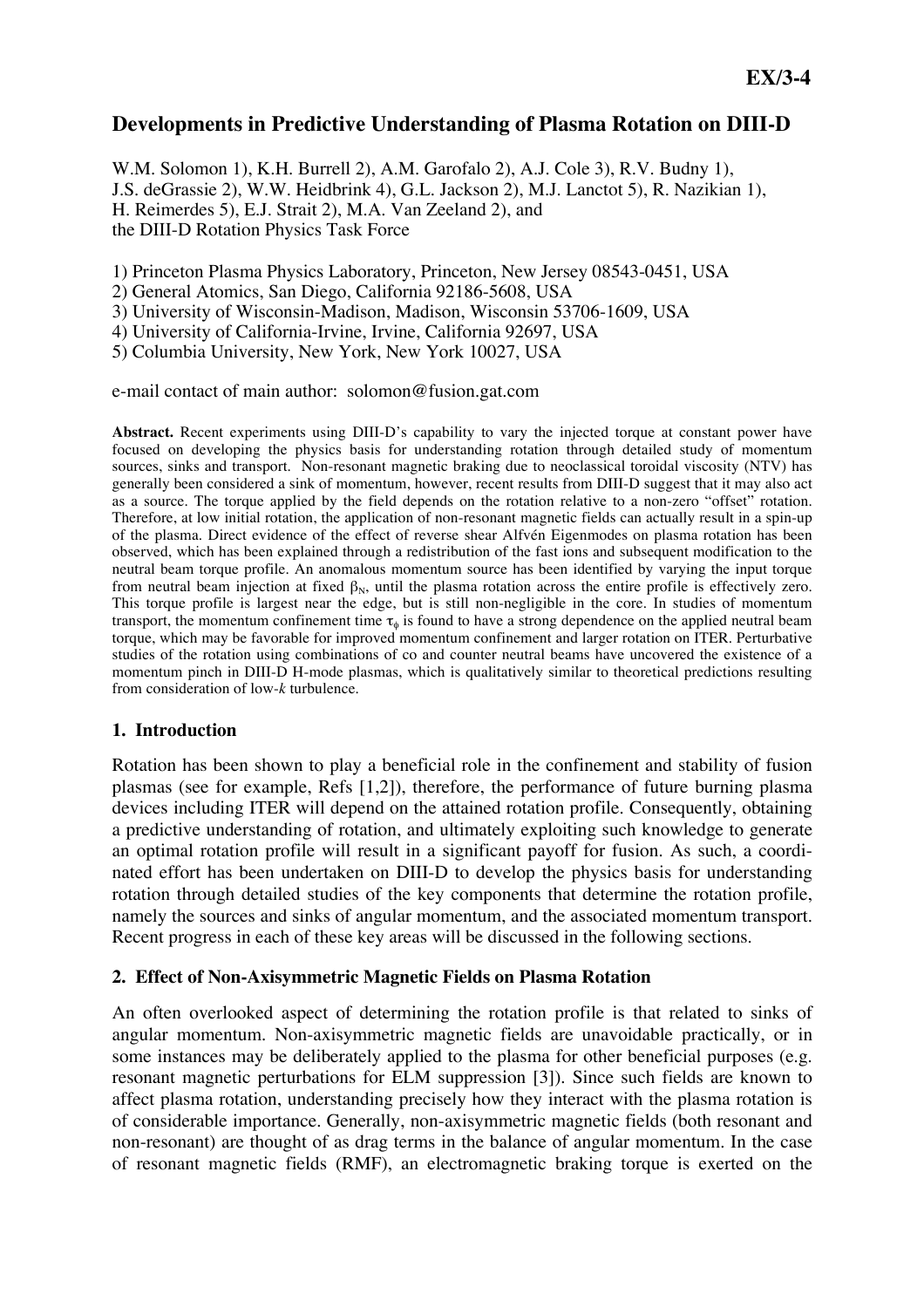plasma that can ultimately lead to a rapid collapse of the rotation once a threshold field is reached [4–6]. The torque applied by non-resonant magnetic fields (NRMF) is predicted theoretically to take the form  $T_{NRMF} \sim (V_{\phi} - V_{\phi}^0)$  [7], where  $V_{\phi}$  is the toroidal velocity and  $V_{\phi}^0$ although this torque usually acts to reduce the rotation in typical experiments with large € toroidal velocities resulting from uni-directional neutral beam injection, it is nonetheless the is the so-called neoclassical "offset" velocity, which is of the same order as the ion diamagnetic speed, but pointed in the direction counter to the plasma current,  $I<sub>p</sub>$ . Hence, case that NRMF can actually result in a spin up of the plasma for low toroidal velocity  $|V_{\phi}|\!\!<\!\!|V_{\phi}^0|$ .

Recent investigations of the effect of NRMF on toroidal rotation at DIII-D have confirmed the existence of the offset rotation [8]. NRMF are produced on DIII-D using a set of 12 coils placed around the machine in two rows of 6 (above and below the midplane), which are referred to as I-coils. In Fig. 1(a), a sequence of plasma discharges were created with  $\beta_N \sim 1.9 \pm 13\%$  and line average density  $n_e \sim 4.1 \times 10^{19} \text{ m}^3 \pm 5\%$ , with the input neutral beam torque varied from approximately -5.1 Nm to 3.6 Nm (negative values referring to counter- $I_n$ ), resulting in a thorough scan of unperturbed initial velocities  $V_{\phi}$  varying from



FIG. 1. (a) Waveform of applied *n*=3 NRMF perturbation and b) time history of toroidal velocity at ρ~0.8 for a sequence of discharges where the torque was scanned at constant  $\beta_N$ . (c) NRMF torque density inferred from change in angular momentum density as a function of initial rotation. The offset rotation is indicated by the gray band.

-70 km/s to 55 km/s at ρ~0.8. In these experiments, the I-coils were configured to produce  $n=3$  NRMF. For large initial rotation in either the co- or counter- $I_n$  directions, the application of the NRMF at *t* = 2.0 s results in a braking of the plasma. However, for cases where the initial rotation is relatively low  $\left(\langle 50 \text{ km/s}\right)$ , the plasma is actually observed to spin up. In all cases, the rotation tends toward the offset rotation, which for these plasmas is inferred to be approximately 50 km/s or about 1% of the local Alfven frequency. In some sense, the NRMF torque may still be considered a drag, provided one appreciates that the drag is toward a finite-rotation condition. The local torque density has been computed at  $\rho \sim 0.8$  as the time derivative of the angular momentum density and is shown in Fig. 1(b), which shows semiquantitative agreement (within the measurement uncertainty) with the expected theoretical torque,  $T_{\text{NRMF}} \sim (V_{\phi} - V_{\phi}^0)$ .

In the cases where the initial plasma rotation is small, the acceleration of the plasma by the applied *n*=3 NRMF results in an improvement in the global energy confinement. For the discharge in Fig. 1 starting at near zero rotation (#131861), we find that  $\beta_N$  increases from approximately 1.6 before the NRMF, to 1.75 after about 200 ms. The H-factor,  $H_{89}$  also increases approximately 10% during this time. The rotation increases significantly at all radii. Although the measurement is based on the carbon impurity in the plasma, estimates of the main ion (deuterium) rotation, using the code NCLASS [9], show the same basic behavior.

An immediate consequence of the existence of the offset rotation is that if the plasma is initially rotating at the offset rotation, then the application of NRMF will result in no additional torque being applied and no change in the plasma rotation. This is close to the situation in discharge #131408 in Fig. 1, which shows no discernible change in the rotation following the application of the NRMF at 2000 ms. Indeed, this is true across the plasma radius, and so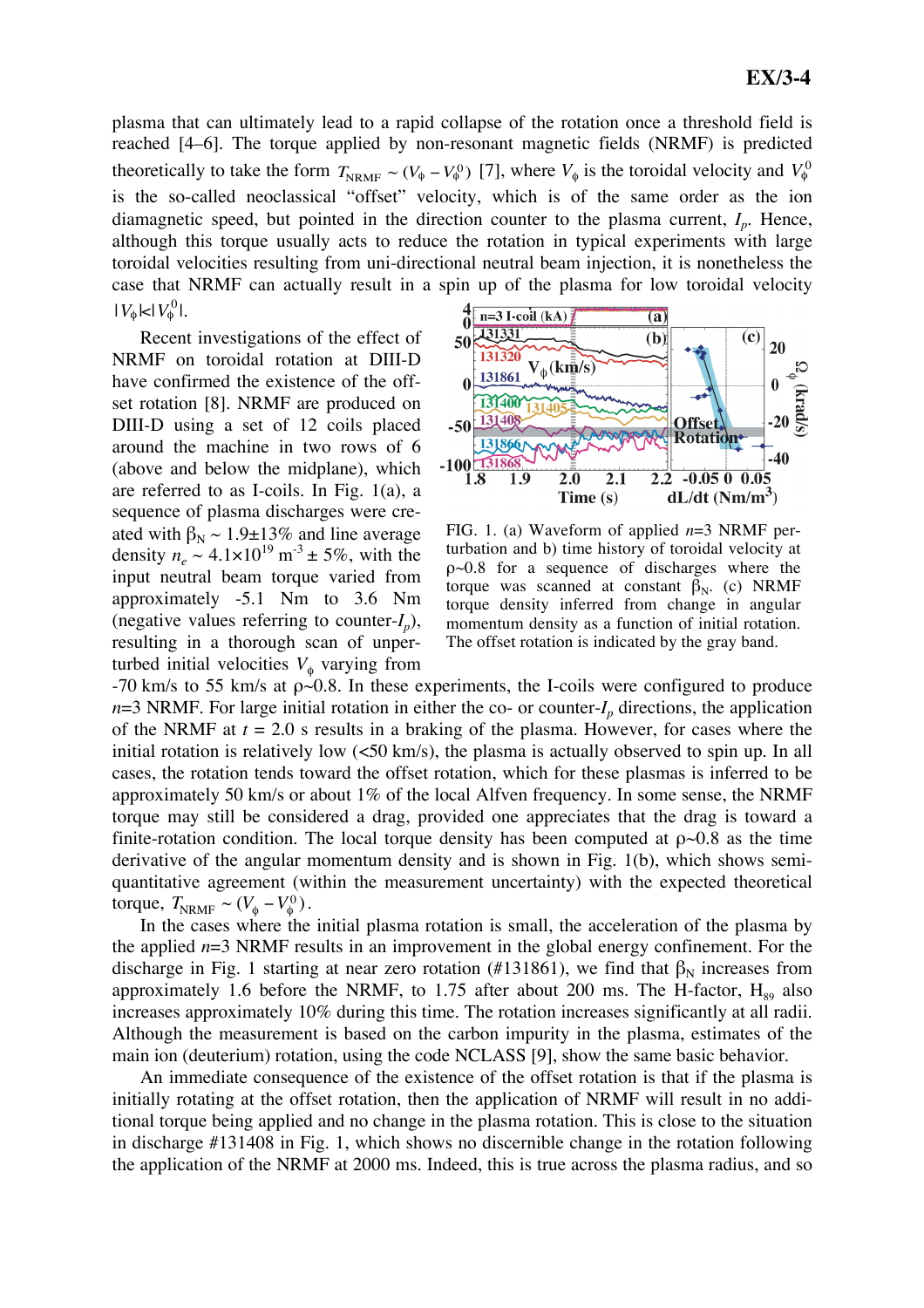we may approximate the offset rotation as the actual initial rotation of this discharge. Theory predicts an offset rotation of the form  $V_{\phi}^0 \sim (k/Z_i e B_{\theta})(dT_i/dr)$ , with *k* a numerical coefficient and  $\omega_{ti} = \sqrt{T_i/m_i/R_0q}$  the ion transit frequency. The experimentally deduced offset rotation that depends on the collisionality regime [7]. In the low collisionality limit (the so-called  $1/v$ regime), with the ordering  $\omega_E < v_i/\epsilon < \omega_{ti}\sqrt{\epsilon}$ , the coefficient takes the value  $k \sim 3.5$ , while in the so-called v-regime,  $\omega_E > v_i/\epsilon$ , k-0.9. Here,  $v_i$  is the ion collisionality,  $\epsilon$  the aspect ratio lies between these two extremes (Fig. 2). Nonetheless, since for this discharge  $\omega_E/(\nu_i/\epsilon) > 1$  at all radii, the connection between these two limits appears highly nonlinear, and a continuous interpolation formula applicable for all regimes is needed for a more quantitative comparison.

The existence of the offset rotation and the fact that the application of NRMF can lead to a spin up may have some important consequences, especially pertaining to the use of RMF

for ELM suppression. In particular, there has been significant concern for ITER, where the coils proposed to produce the RMF have significant nonresonant components. Calculations have been performed of the NRMF braking associated with these components, which estimate that the torques may exceed that from the neutral beams. Such estimates are particularly worrisome because of the increased likelihood of wall locking as the rotation is slowed. As a result, much effort has been focused on trying to minimize the non-resonant component of the applied field. To date, these calculations have not considered the role of the offset rotation, and its potential positive effect on plasma rotation and confinement. In light of this, one can also entertain an alternate possibility, whereby one maximizes the non-resonant components to force the plasma toward the offset rotation.

## **3. Torque Delivered by Neutral Beam Injection**

Neutral beams are the primary source of angular momentum to DIII-D and other large fusion plasmas. The torque profile deposited by the neutral beams is typically calculated using a code such as the NUBEAM [10,11] package within TRANSP [12], which simulates and tracks a large number of Monte Carlo beam ions as they collisionally slow down in the background plasma. Classical transport of the fast ions is included in such a computation. However, many DIII-D plasmas with even moderate neutral beam input exhibit various Alfvén eigenmode (AE) activity, which can be especially pronounced at low  $I_p$  and under reverse magnetic shear conditions. Such modes are capable of redistributing fast ions leading to non-classical fast ion transport, and generally resulting in a flattening of the fast ion pressure profile [13]. Clearly then, the presence of such modes and their associated anomalous fast ion transport may significantly alter the torque delivered by the neutral beams, making the computation of the torque profile questionable.

Experiments on DIII-D have used ECH as a tool to control the level of reverse shear Alfvén eigenmode (RSAE) activity [14]. The ECH deposition radius was scanned on a shotto-shot basis, from near the axis, to  $\rho \sim 0.4$ , where  $\rho$  is the normalized square root of toroidal flux. The outer locations of this scan correspond to approximately  $\rho_{qmin}$ , the location of the minimum of the safety factor *q*. The total ECH power as well as the neutral beam injection was held constant across the shots. When the ECH is deposited near  $\rho_{\text{amin}}$ , the strong RSAEs



FIG. 2. (a) Radial profiles of  $\omega_E$  and  $v_i/\varepsilon$ , and (b) inferred offset rotation, normalized by  $(k_i/Z_i e B_\theta)(dT_i/dr)$ . For comparison, the theoretical limits are over plotted.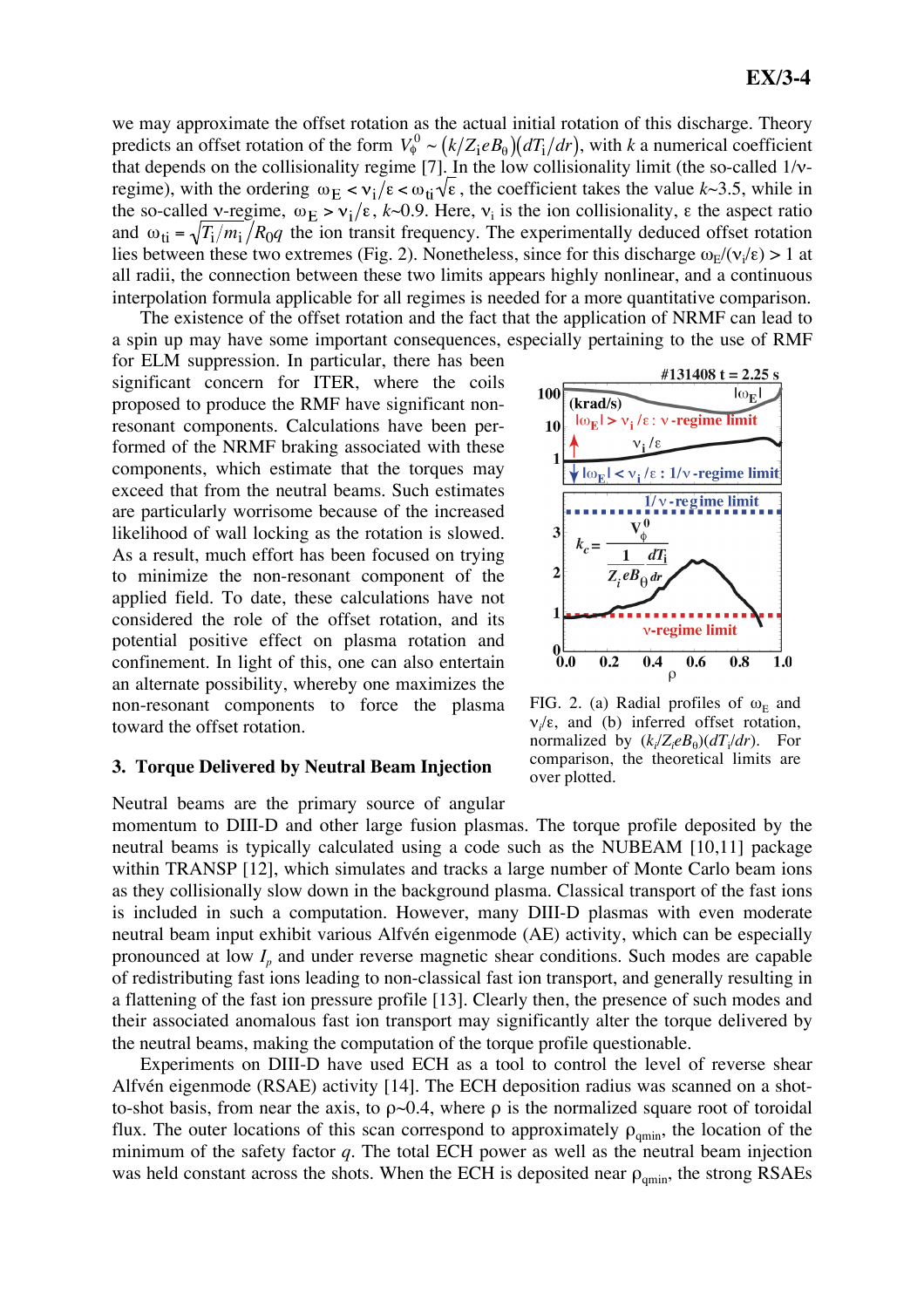observed in these plasmas are largely suppressed. In Fig. 3(a), the central toroidal rotation as a function of time is plotted for two discharges at low current during the  $I<sub>p</sub>$  ramp phase; one with strong RSAE activity, the other with the RSAEs suppressed. In the case with reduced RSAE activity, the rotation is almost a factor of two higher. We find that the angular momentum density profile is more peaked when the RSAEs are suppressed, yet interestingly, the total integrated angular momentum in the plasma for the two cases is relatively unchanged [Fig. 3(b)]. This is suggestive of a redistribution of the fast ion profile, rather than a complete loss of fast ions per se, and is qualitatively consistent with the behavior expected from the relatively localized RSAEs.

The momentum diffusivity  $\chi_{\phi}$  profile is deduced using TRANSP, from the rotation profile evolution and calculated torque profiles, assuming classical fast ion transport. The result is shown in Fig. 3(c). The effective  $\chi_{\phi}$  in the core,  $\rho < 0.7$ , is considerably larger for the discharge with RSAE activity. One can assume that this increase in  $\chi_{\phi}$  is purely a consequence of additional fast ion transport induced by the RSAEs. TRANSP includes the option for *ad-hoc* anomalous transport, which was used to deduce the RSAE-induced fast ion transport by better matching the  $\chi_{\phi}$  profiles for the two shots. We find that the anomalous fast ion diffusion as shown in Fig. 3(d), with a value of  $0.3 \text{ m}^2/\text{s}$  in the core, and falling to zero at the edge, best modifies the inferred  $\chi_{\phi}$  profile for the RSAE discharge to match the shot without RSAEs.

This deduced RSAE enhancement of the fast ion transport is supported by other measurements. The neutron rates for both discharges are well below the TRANSP classical prediction, but the shot with RSAE's is considerably worse (a further 25% reduction). This additional deficit can be adequately explained in TRANSP calculations using the above mentioned anomalous fast ion transport. The fast ion pressure is also significantly reduced by the deduced anomalous fast ion transport. Classically, the two discharges are expected to have similar fast ion pressures on axis (to within about 10%), The fast ion profiles from the fast ion  $D_{\alpha}$ (FIDA) diagnostic [15] were measured for these



FIG. 3. (a) Central rotation frequency and (b) angular momentum content of comparison discharges with (red) and without (blue) RSAEs. Corresponding radial profile at  $t = 600$  ms of (c) momentum diffusivity, including adjustment for RSAE-induced fast ion transport, using anomalous fast ion diffusivity in (d).



FIG. 4. Difference in fast ion pressure between discharges without RSAEs vs with RSAEs, calculated classically (black) and including the deduced RSAE induced fast ion transport (red). Comparison with FIDA measurements is shown in blue.

two discharges and the difference between them is shown in Fig. 4. The FIDA signal is a result of a convolution of a "weight function" with the fast ion distribution function [16]. For the range of wavelengths considered in the FIDA analysis (corresponding to energies from about 30–60 keV), the weight function favors densities in the high energy region of the distribution function, and due to the near constant effective temperature of the fast ions, the FIDA signal can be considered a proxy for the fast ion pressure. In this particular analysis,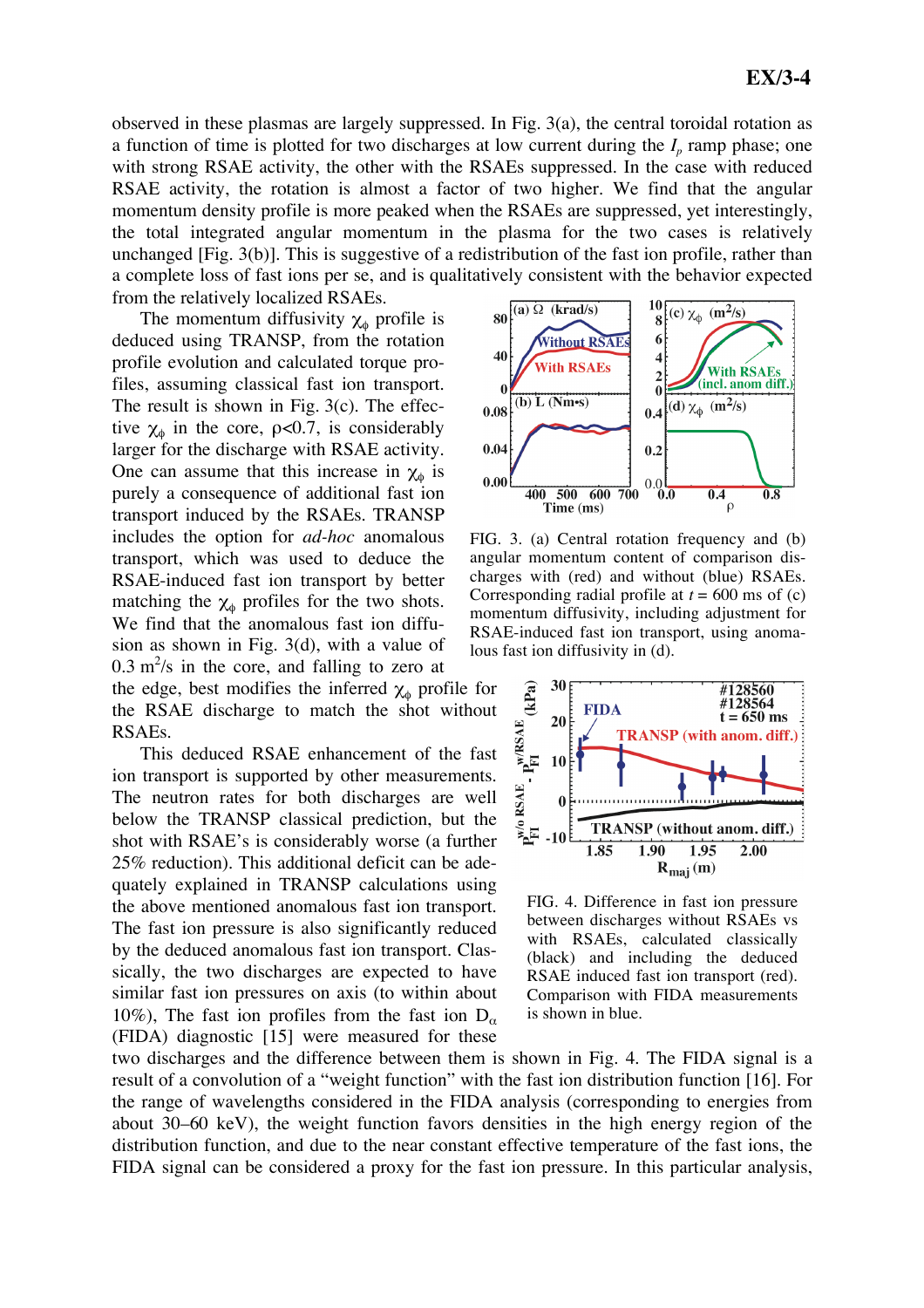the relatively calibrated FIDA signals are scaled by a single constant such that the central FIDA "pressure" matches that from the discharge with no RSAE's. The FIDA measurements indicate that the shot with RSAEs has lower fast ion pressure, and the measured difference in pressure between the two discharges is in reasonable agreement with the calculated difference only when the inferred anomalous fast ion transport from Fig. 3(d) is included.

In light of the impact of non-classical fast ion transport on the deposited torque profile, it is clear that more careful validation of the computed neutral beam torque profiles from codes like TRANSP is required as part of the effort to gain predictive knowledge of plasma rotation in future devices.

#### **4. Anomalous Torque and Intrinsic Rotation**

A current mystery pertaining to rotation studies relates to the existence of the so-called "intrinsic" rotation [17–19], where the plasma is found to rotate at significant levels, in the absence of any auxiliary torque input. Therefore, in addition to readily identifiable sources of angular momentum to the plasma such as neutral beams, rotation studies have now recently had to confront the existence of additional effective source(s) of rotation. While the existence of intrinsic rotation has been demonstrated in several tokamaks, the role of intrinsic rotation in the presence of strong neutral beam injection has not been investigated as thoroughly.

Torque scans at constant  $\beta_N$  have been conducted in ELMing H-mode with  $\beta_N \sim 1.7\% \pm 1.7\%$ 10% and elevated  $q<sub>min</sub>$  to investigate intrinsic rotation and momentum transport [20]. Across the entire profile, we find a residual co-rotation in the plasma, even when the neutral beams are nominally balanced. This rotation at zero net torque is related to the intrinsic rotation,

although it is somewhat more complicated to interpret due to the details of the individual neutral beam torque profiles (specifically, due to the different deposition profiles for co and counter beams, net "balanced" torque invariably implies regions of both co and counter torque densities at different ρ). Perhaps more definitive evidence of the intrinsic rotation comes then from the fact that the rotation profile remains peaked and in the  $\cot I_n$  direction even when the total torque is negative (meaning in the counter  $I_p$  direction), and the torque deposition profile is essentially zero from  $0 < \rho < 0.7$ and negative beyond that. Although the rotation data comes from impurity carbon measurements, the neoclassical corrections for the main ion deuterium tend to further *increase* the amount of co-rotation.

In an impressive display of the role of the intrinsic rotation even in the presence of neutral beam input, we see in Fig. 5(a), the toroidal rotation frequency profile at two times during a discharge in which the beam balance went from 3 co-neutral beams to 1 net counter beam (produced from 2 counter  $+1$  co beam). In the later time, the rotation profile is effective zero everywhere and steady for several hundred milliseconds, *despite the fact that there is one net counter source*. From a simple momentum balance equation,

$$
mnR\partial V_{\phi}/\partial t = \eta + \nabla \cdot \Gamma_{\phi} \quad , \tag{1}
$$



FIG. 5. (a) Change in rotation frequency profile going from 3 cosources (blue) to 1 co plus 2 counter (red). (b) Inferred anomalous torque associated with intrinsic rotation (green), and considering possible role of anomalous fast ion diffusion (brown).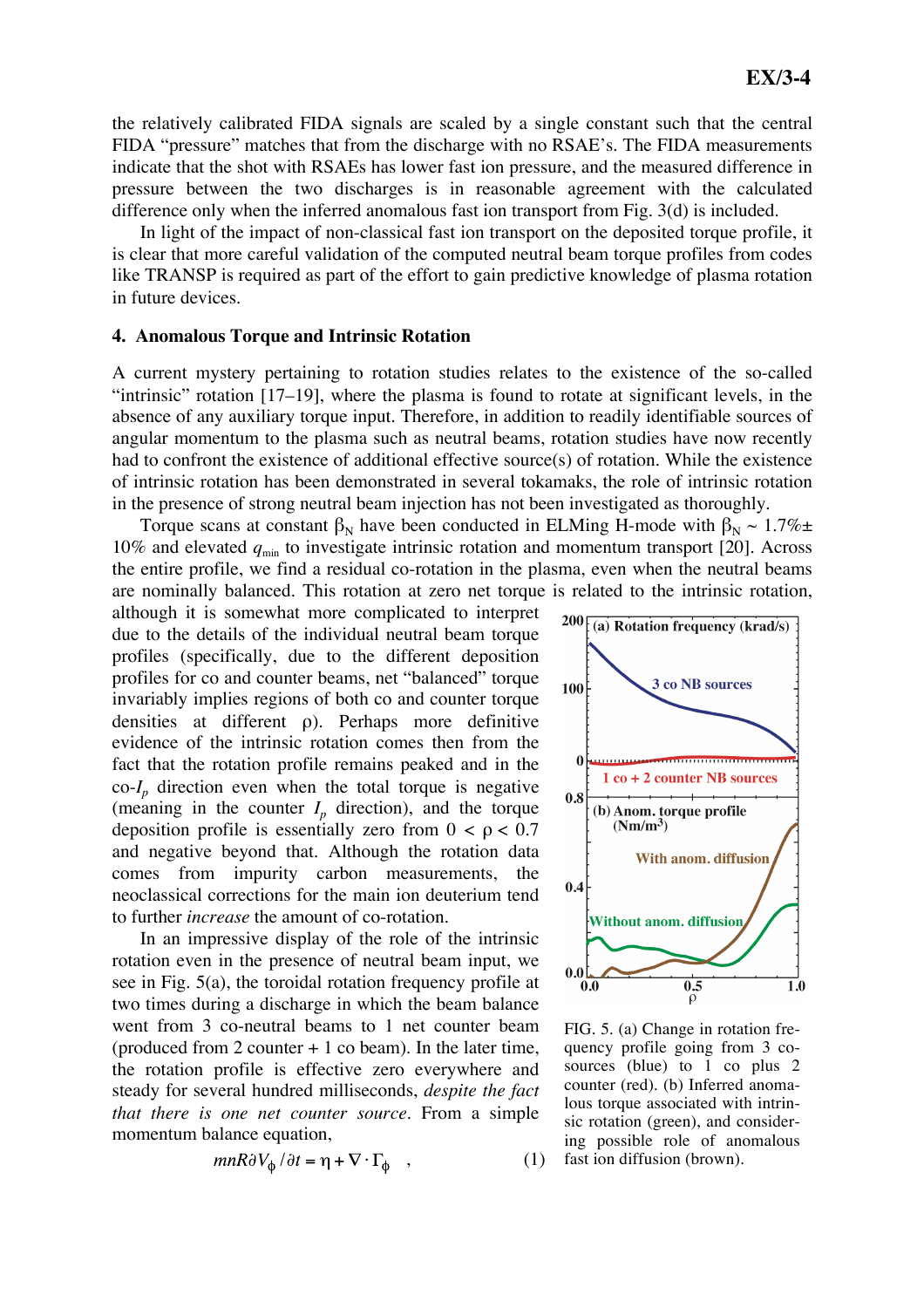where

$$
\Gamma_{\phi} = -mnR\left(\chi_{\phi}\partial V_{\phi}/\partial r - V_{\phi}V_{\text{pinch}}\right)
$$
 (2)

is the angular momentum flux,  $\chi_{\phi}$  is the local momentum diffusivity and  $V_{pinch}$  is the convective momentum pinch, and η is the local torque density (from all sources) it is evident that for the case where the rotation is zero everywhere across the profile and not evolving, the effective torque profile must also be zero (an alternative interpretation is that we are not accounting for all the momentum fluxes, but as a matter of practicality, any terms that are not proportional either to the velocity or the gradient of the velocity cannot be readily distinguished from a torque source). In other words, there must be an anomalous torque profile acting on the plasma opposing the neutral beam torque, and to a first approximation, it must simply be the negative of the net neutral beam torque profile. Accordingly, the anomalous torque source must integrate to approximately one co-source, and the plasma rotates as if there was an additional co-neutral beam source being injected into the plasma. The deduced anomalous torque in these plasmas is shown in Fig. 5. The neutral beam torque profile is calculated assuming classical fast ion transport, although as highlighted in the previous section, such assumptions are likely too simple. Indeed, these discharges show a variety of AEs, and the classically predicted neutron rate is 25%–30% above the measured quantity. Allowing flat anomalous fast ion diffusion profiles to account for this discrepancy in the neutrons modifies the inferred anomalous torque profile as shown in Fig. 5, which becomes notably more peaked at the edge, qualitatively consistent with a model of anomalous torque due to thermal ion orbit loss [21].

#### **5. Momentum Confinement and Transport**

Finally, we turn to the role of momentum transport in the determination of the rotation profile. Momentum transport is generally found to be largely anomalous relative to neoclassical predictions, even in cases where the ion thermal transport has been reduced to neoclassical levels due to strong *E*×*B* stabilization of long wavelength turbulence. Therefore, in some ways, momentum transport remains the least well understood of all the transport channels, and the characterization of momentum transport leading to some fundamental understanding of the anomalous transport mechanism is sorely needed. Nonlinear gyrokinetic codes such as GYRO [22] and GTS [23] are only now reaching a level of completeness to properly start to address momentum transport. In this respect, experimental observations of momentum transport are valuable in guiding theoretical and modeling studies.

Global momentum confinement studies have been conducted in a range of DIII-D plasmas. In particular, investigations have been made into confinement as a function of the applied torque. One important point to realize in such studies is the importance of the intrinsic rotation at low neutral beam torque input. Typically, in steady state, the momentum confinement time is defined simply as  $\tau_{\phi} = L/T$  where *L* is the total angular momentum in the plasma, and *T* is the total torque (which is typically taken to be just the neutral beam torque). It is apparent that such a definition fails if there is finite angular momentum in the plasma as the neutral beam torque goes to zero as described in Sec. 2. Clearly the proper treatment of the intrinsic rotation is crucial in order to make meaningful assessments of momentum transport, by including the associated torque in the total torque. In the ELMing H-mode plasmas described in Sec. 2, we find that the momentum confinement time, corrected for the intrinsic rotation, improves as we go to lower torque and rotation (Fig. 6). The same behavior is also found by considering the dynamic behavior of the rotation following a step in torque from one state to another. However, the exact opposite trend is found for hybrid scenario plasmas,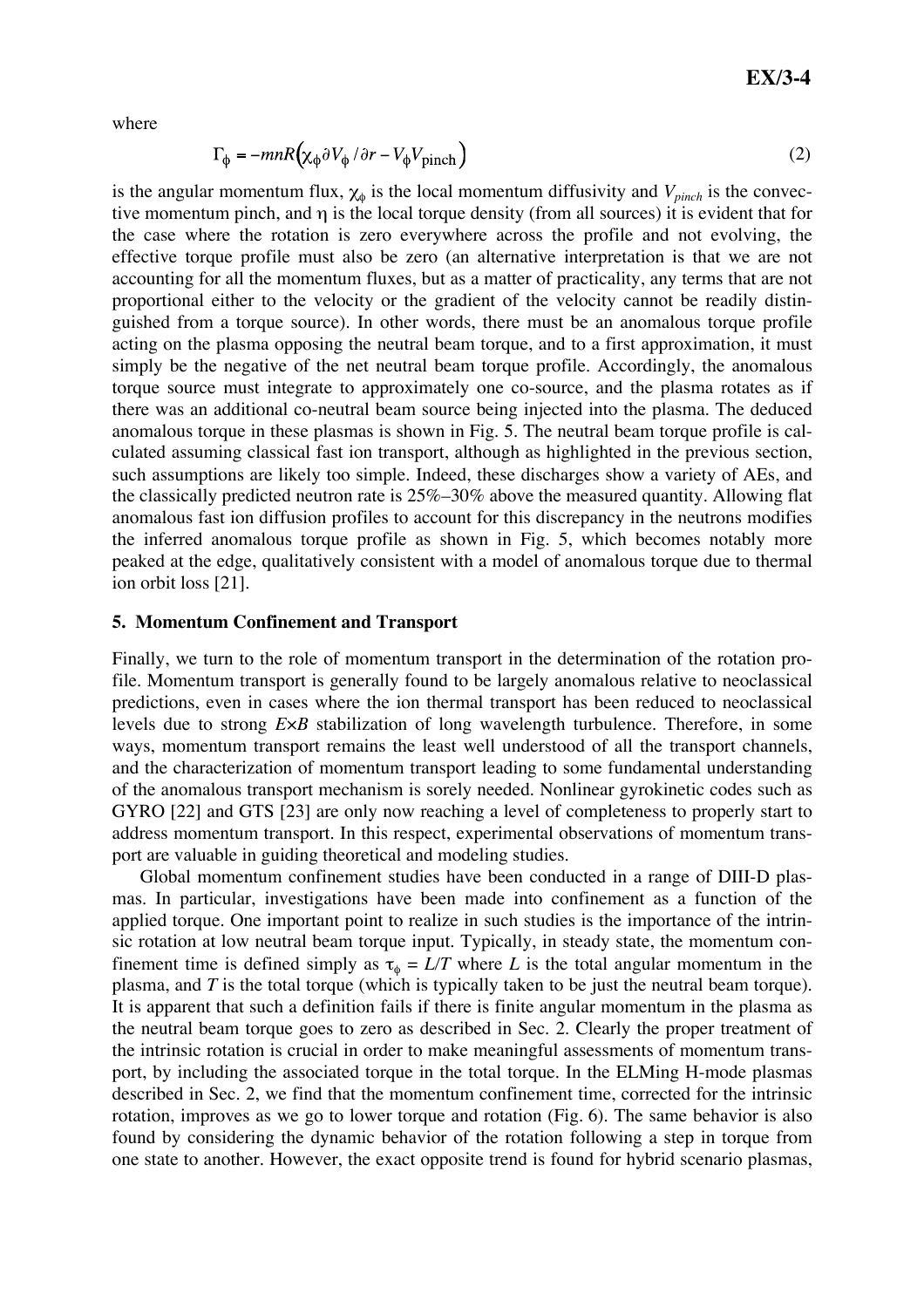which are characterized by stationary conditions and small benign MHD (typically in the form of a *m*/*n*=3/2 mode). For hybrid mode plasmas, there is a significant degradation in both thermal and momentum confinement as the torque is reduced. The difference seems to be explainable at least in part due to differences in the underlying *E*×*B* shear, which leads to much improved performance of hybrid plasmas at high rotation. GLF23 [24] modeling has been undertaken to try to understand these two different responses. It was found that the hybrid plasmas benefit much more significantly from *E*×*B* shear at high rotation than do the H-mode plasmas discussed here. Therefore, it is speculated that the trend observed in the H-mode plasmas may be an underlying effect, which is obscured in the case of the hybrids where *E*×*B* shear strongly affects the turbulence. If so, then momentum confinement



FIG. 6. Momentum confinement time versus total torque in the plasma for ELMing H-mode, including the inferred anomalous torque source in the plasma, from both steady state and dynamic response of the plasma angular momentum.

and rotation may be somewhat higher than previously predicted for next-step devices, which are expected to operate with lower torque input than today's machines.

Although momentum transport has commonly been characterized as a purely diffusive process, perturbative studies of the rotation using combinations of co and counter neutral beams have revealed the existence of a momentum pinch in DIII-D H-mode plasmas. In particular, a train of neutral beam "blips" is fired into the plasma at constant power. Each blip is 50 ms long, which is short compared with the confinement time, but long enough to have a measurable affect on the rotation. The plasma is then given 200 ms between blips to recover.

The viscous angular momentum flux is inferred from angular momentum balance [Eq. (1)] in TRANSP during the rotation relaxation following the NB blip perturbations. One must appreciate that the inferred flux is intimately related to accurately characterizing the sources and sinks as discussed in the previous sections, and given the relatively large unknowns in these terms, momentum transport studies are consequently somewhat uncertain. To some extent, we alleviate these problems with perturbative studies; for example, at constant  $\beta_N$  we should expect that the anomalous torque associated with the intrinsic rotation is not significantly changed based on the present ideas about the scaling of intrinsic rotation. Likewise, if we have error fields dragging on the plasma, then these too should be relatively unchanged by our perturbations, and the torque should be relatively constant.

The evolution of the viscous flux is modeled according to Eq. (2) following the NB blip perturbations, using a nonlinear least squares fit to obtain time-invariant profiles for  $\chi_{\phi}$  and  $V_{\text{pinch}}$ . For this analysis to succeed, the rotation perturbation must result in the velocity changing independent of its radial gradient, so that as we model the momentum flux evolution, we have a decoupling of the two terms in Eq. (2). In these experiments, plots of  $V_{\phi}$  vs  $\partial V_{\phi}/\partial r$  result in elliptical trajectories, suitable for such decomposition. The inferred inward momentum pinch velocity from this analysis shows qualitative similarity to theoretical predictions resulting from consideration of low-*k* turbulence, in particular showing a radial dependence proportional to the momentum diffusivity. A comparison of the inferred pinch velocity and comparison with a theoretical prediction for the momentum pinch [25] is shown in Fig. 7. Relatively good agreement is observed across the profile, although the notable discrepancy outside of  $p \sim 0.8$  still needs to be understood. Similar results have also been obtained on NSTX [26]. In the presence of an inward pinch of momentum, the inferred  $\chi_{\phi}$  is